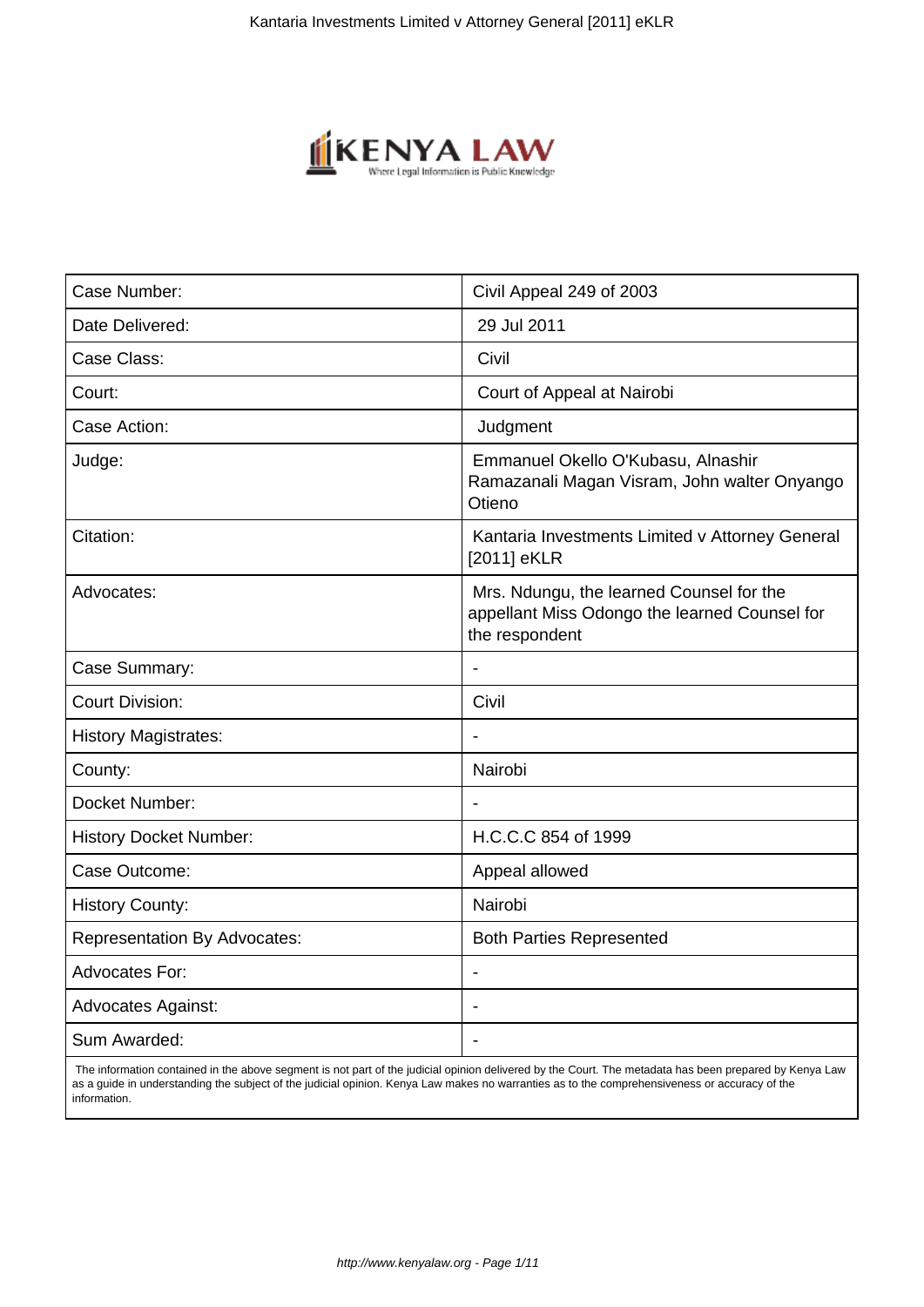Kantaria Investments Limited v Attorney General [2011] eKLR

# **IN THE COURT OF APPEAL**

# **AT NAIROBI**

# **(CORAM: O'KUBASU, ONYANGO OTIENO & VISRAM, JJ.A.)**

**CIVIL APPEAL NO. 249 OF 2003**

### **BETWEEN**

**KANTARIA INVESTMENTS LIMITED ........................................ APPELLANT**

#### **AND**

**ATTORNEY GENERAL ........................................................................ RESPONDENT**

**(Appeal from the Ruling of the High Court of Kenya at Milimani Commercial Courts (Mwera, J.) dated 4th October, 2002**

**in**

#### **H.C.C.C NO. 854 OF 1999)**

**\*\*\*\*\*\*\*\*\*\*\*\*\*\*\*\***

#### **JUDGMENT OF THE COURT**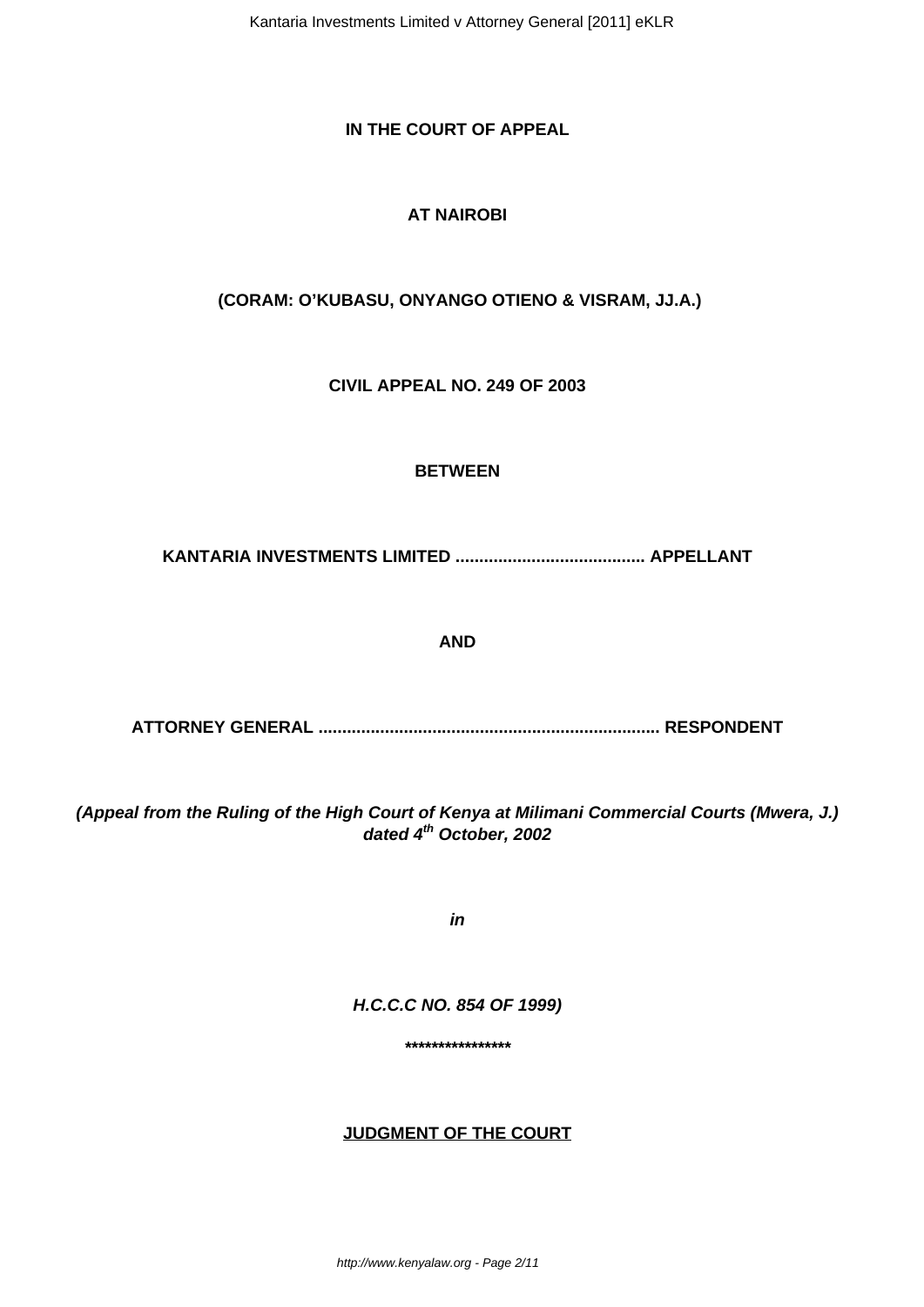This is an appeal from the Ruling of Mwera, J. delivered on  $4<sup>th</sup>$  October, 2007 in which the learned Judge ruled on a preliminary point of law.

The background to this appeal may be briefly stated. The appellant herein **KANTARIA INVESTMENTS LTD.** (as the plaintiff in the Superior Court) filed a suit against the respondent (as the defendant) seeking judgment for the following:-

**"a) Mesne profits @ Kshs.20,000/= for period 1-8-95 to 31-4-97 Kshs.10,080,000/=;**

- **b) Kshs. 479,621/= unpaid Electricity and Water;**
- **c) Kshs. 3,029,60.65 for repair charges;**
- **d) Damages for breach of contract;**
- **e) Interest on a, b, c, and d, at 36% per centum per annum;**
- **f) Such further or other relief as this Honourable Court may deem fit to grant."**

The respondent filed a defence denying the appellant's claims and asked the superior court to dismiss the suit with costs.

When the trial of the suit was about to commence Miss Odongo the learned Counsel for the respondent was allowed to argue **paragraph 14** of the defence which stated:-

**"14. The defendant files this defence without prejudice to his right to raise an argument at the hearing hereof that this suit is time-barred under the Public Authorities Limitation Cap 39 (sic) of the Laws of Kenya."**

The relevant part of that Act which was relied on provides:-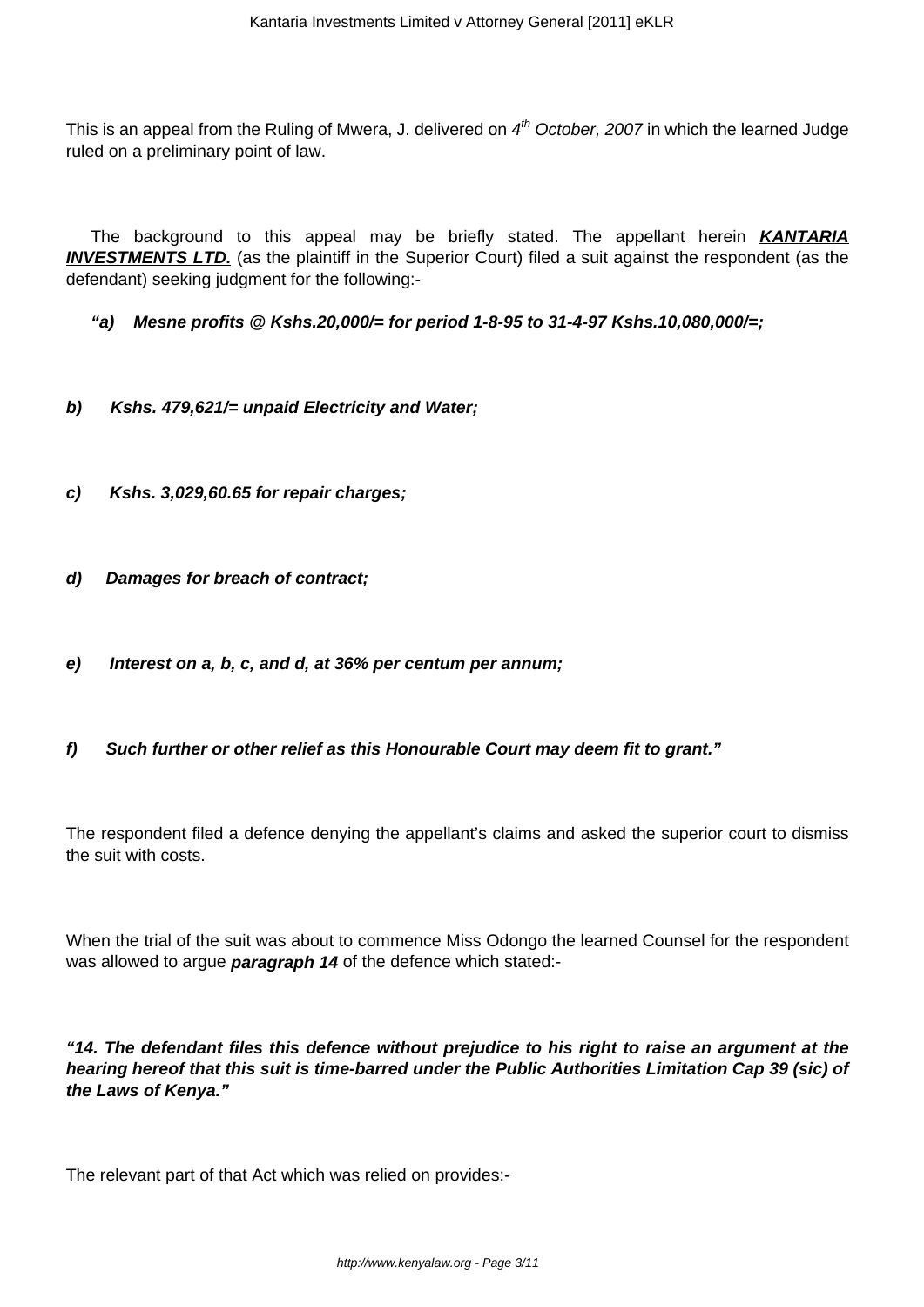# **"3(1) No proceedings founded on contract shall be brought against the Government or local authority after the end of three years from the date on which the cause of action accrued."**

It was argued before the learned Judge by the respondent's counsel that the cause of action was based on tenancy contract between the appellant and the Ministry of Public Works over some flats in Nairobi between July 1993 and July 1995 - i.e. a term of 3 years. It was further argued that since the expiry date (July, 1995) the appellant had up to July, 1998 to file its suit and that instead the appellant filed the suit on  $4<sup>th</sup>$  June, 1999 – about a year later. For that reason, so submitted the respondent's counsel, the claim was caught up by the provision of the statute.

Mrs. Ndungu, the learned Counsel for the appellant submitted that the suit was not time-barred on the ground that the respondent did not vacate the premises until  $6^{th}$  June, 1996 and that the respondent did not repair the premises to a tenantable level when it left and the appellant had to do that at a cost, part of which was paid as late as 2002. It was Mrs. Ndungu's submission before the leaned Judge that time began to run as from  $6^{th}$  June, 1996, hence the suit was filed within time as it was filed on  $4^{th}$  June, 1999.

The learned Judge considered the rival submissions presented by counsel appearing for the parties and it would appear that he was not clear whether to allow the preliminary point of law or not. In concluding his ruling the learned Judge said:-

### **"The preliminary point of law is thus partly upheld and partly rejected. Parties to reconsider their positions before further action.**

**Without appearing to say this or the other, the court is however of the strong view that for the sake of good image in the eyes of the public and that the Government should never appear to hurt its own citizens, the defendant should think seriously about settling the matters raised here but locked out by time and the law, if such matters/claims are properly laid and justified. This however is by the way.**

**As said earlier, the preliminary point is partly upheld and partly rejected."**

It is the foregoing that provoked this appeal which was based on the following **15 grounds**:-

**"1. THAT the learned Judge erred in law and in fact in finding that the reliefs sought on the basis of breach of contract and the sum representing the cost of repair could not be granted in the said case.**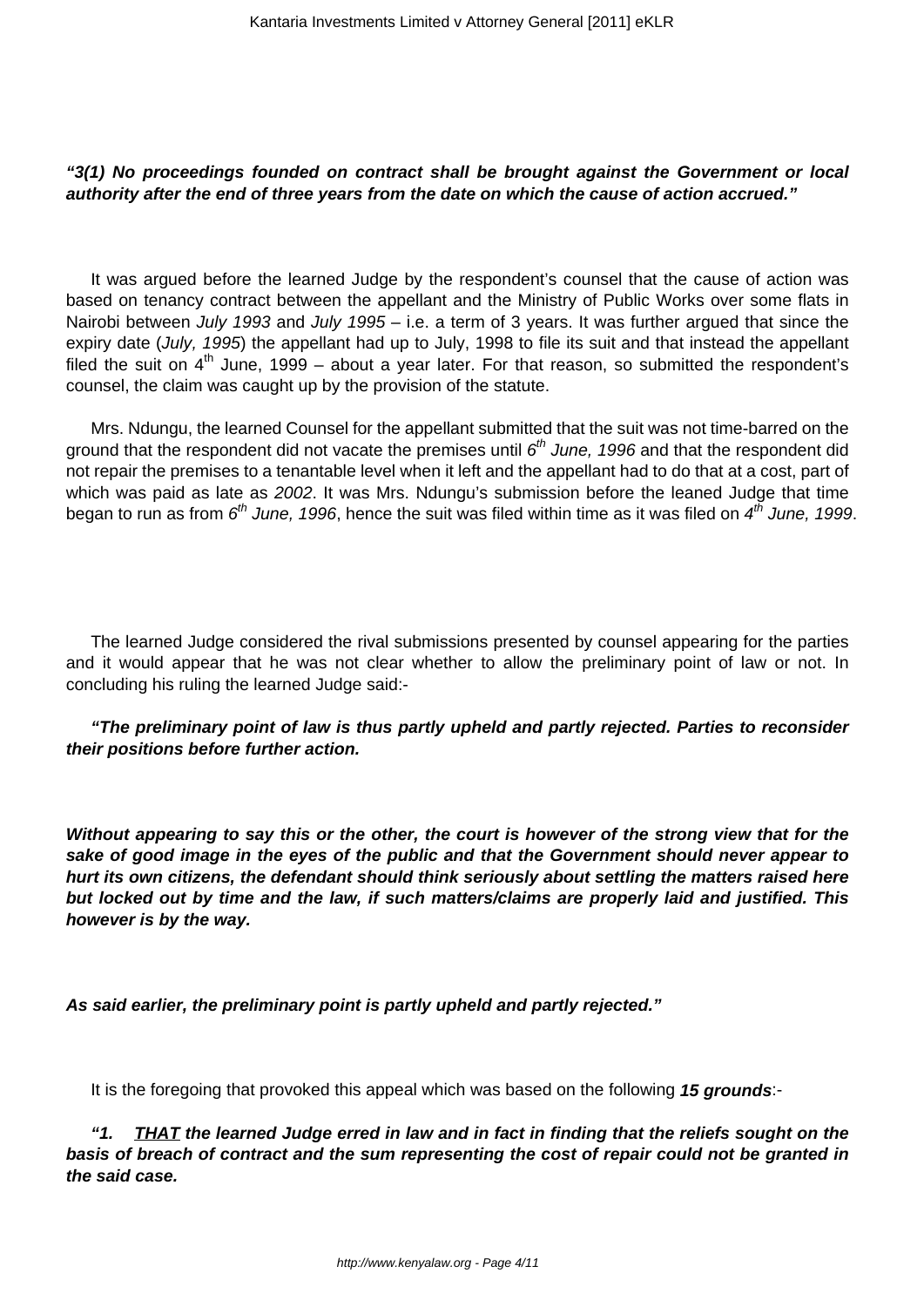**2. THAT the learned trial Judge erred in law and in fact in holding that the suit ought to have been filed latest on 31st July, 1998.**

**3. THAT the learned Judge erred in law in partly upholding the preliminary point of law which point of law was misconceived.**

**4. THAT the learned Judge erred in law and in fact in failing to find that the Defendant was estopped from denying liability having held the premises up to 6thJune, 1996.**

**5. THAT the learned Judge erred in law and in fact in disallowing the plaintiff's actions based on breach of contract and cost of repair as having been statutory barred while indeed there was no evidence before him of a written lease or tenancy agreement.**

**6. THAT the learned Judge erred in law and in fact in concluding that there was a lease agreement for period July 1993 to July 1995 as between the plaintiff and the Ministry of Public Works in the absence of any evidence as to reject the Plaintiff's argument that there was a monthly tenancy and consequently that the suit filed on 4th June, 1999 was properly filed.**

**7. THAT the learned Judge erred in law and in fact in finding in the absence of evidence that the Ministry of Public Works did not hold over between 31st July, 1995 to 6th June, 1996 yet states in the ruling that the Ministry of Public Works informed the Attorney General that the property of Twenty Four (24) flats was handed over to the Landlord on 6th June, 1996.**

**8. THAT the learned Judge erred in law and in fact in holding in the absence of evidence that the Ministry of Public Works became a tenant will (sic) effective from 31st July, 1995 and hence that the tenancy expired on 31st July 1995 and that, that tenancy could not be revived and hence a claim on the said tenancy could not be sustained in law.**

**9. THAT the learned Judge erred in law and in fact in arriving at the conclusion that there was no tenancy between the Ministry of Public Works and the plaintiff after 31st July 1995 when no evidence was adduced to support the same.**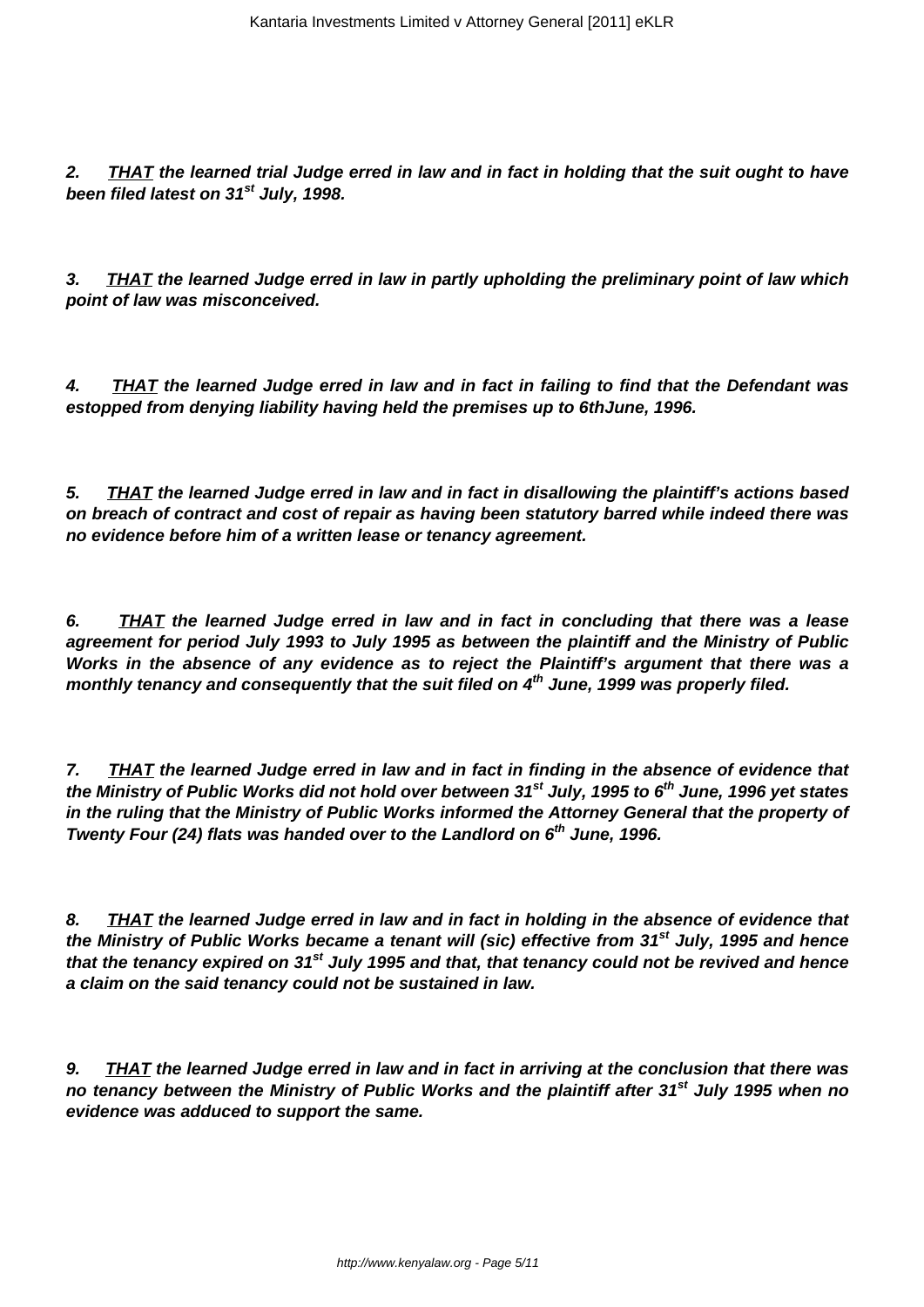**10. THAT the learned Judge erred in law in failing to give the plaintiff an opportunity during trial to proof (sic) that sum of Shs.1,108,80/= paid by the Ministry of Public Works on 12th August, 1997 was in respect of rent and therefore there was an acknowledgement of the debt.**

**11. THAT the learned trial Judge erred in law and in fact in failing to find that the effect of the part payment made by the Ministry of Public Works on 12th August, 1997 of Shs.1,108,800/= and on 11th January, 2002 of Shs.2,292,184 which was an acknowledgement of the debt and had not only the effect of postponing the period of limitation but also of reviving an otherwise statute barred claim and having the right of action accruing on the date of the part payment.**

**12. THAT the learned Judge erred in law and in fact in barring the plaintiff from the reliefs based on contract and cost of repair particularly when the cost of repair was negotiated between the parties and indeed the Defendant agreed to pay the amounts found due by the Ministry of Public Work's valuers.**

**13. The learned Judge erred in law and in fact in not finding that the Ministry of Public Works engaging in mutual correspondence with the plaintiff after the alleged limitation period the parties kept the claim alive and thereafter the part payment of rent had the effect of reviving the claims.**

**14. The learned Judge erred in law in not finding that the acknowledgement of the debt through part payment had the effect f taking away that defence of limitation.**

**15. The learned Judge erred in law in failing to apply the proviso to section 23(3) of The Limitation of Action Act therefore arriving at a wrong decision."**

When the appeal came up for hearing on  $6<sup>th</sup>$  July, 2011 Mr. Kirimi appeared for the appellant while Mr. Bitta appeared for the respondent.

Mr. Kirimi submitted that the facts were in dispute since the respondent held over after expiry of the lease and that even if the lease had expired the tenant became a month to month tenant. Mr. Kirimi referred us to the plaint and the defence which in his view demonstrated that facts were in dispute. Finally, Mr. Kirimi was of the view that this was not a clear case for a preliminary objection.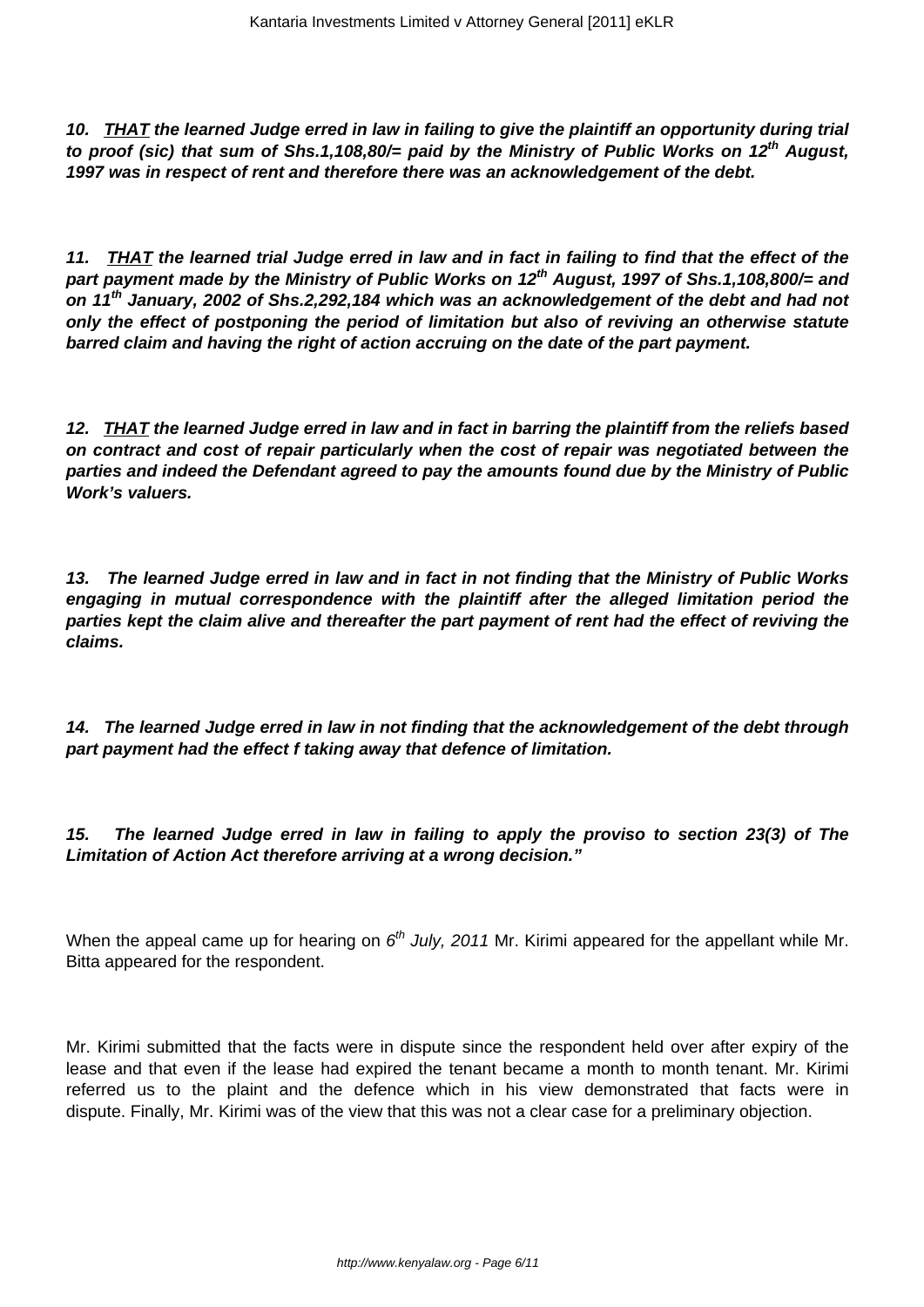In response to the foregoing, Mr. Bitta submitted that the judge did not uphold the preliminary objection but ruled that the cause of action accrued from the termination of the lease and hence the appellant could not rely on the lease agreement. Mr. Bitta further submitted that the issue of holding over and the rights arising there from were still open to the appellant to pursue in the superior court. He invited us to hold that the learned judge was right in his ruling and that we should dismiss this appeal.

As already pointed out elsewhere in this judgment the dispute herein was based on a plaint filed by the appellant in the superior court. The pertinent paragraphs of the plaint were as follows:-

**"3. In or about July 1993, the said Ministry of Public Works Hosing Section entered into tenancy agreements with the plaintiff thereby renting Twenty Four Flats on L.R. 1870/IV/75 David Osieli Road Nairobi belonging to the plaintiff and which tenancies were to expire in July 1995.**

**4. It was an express term of the said agreement that the said Ministry of Public Works would hand over to the plaintiff the said premises in vacant possession at the expiry of the term created and in a tenable repair thereby clearing all outstanding Electricity and Water Bills.**

**5. At the expiry of the lease on 31st July 1995 the Ministry of Works failed to hand over the premises and remained in occupation up to 6th June 1996. During this period 1st August, 1995 to 6 th June, 1996 the monthly rent due and payable for similar flats were Kshs.20,000/= per flat which the said Ministry submitted itself into paying when it remained in occupation and denied the plaintiff rental income from other interested persons.**

**6. In breach of the conditions of tenancy the Ministry of Public Works handed over the premises without restoring them to the condition in which they were at the commencement of the lease which repairs were done at a cost of Kshs.3,029,640.65. That this was the cost of repair agreed upon by the Ministry's assessor and the plaintiff.**

**7. In further breach of the agreement the Ministry of Public Works refused to clear Water and Electricity Bills accounting to Kshs.479,621/=.**

**8. To mitigate it's loss of rental income following the Ministry's failures to carry out the requisite repairs the plaintiff commenced repairs to the premises which were completed on 31st April, 1997 at a cost of Kshs.3,029,640.65.**

**9. The Plaintiff has lost rental income at a monthly rent of Kshs.20,000/= per flat for period 1st**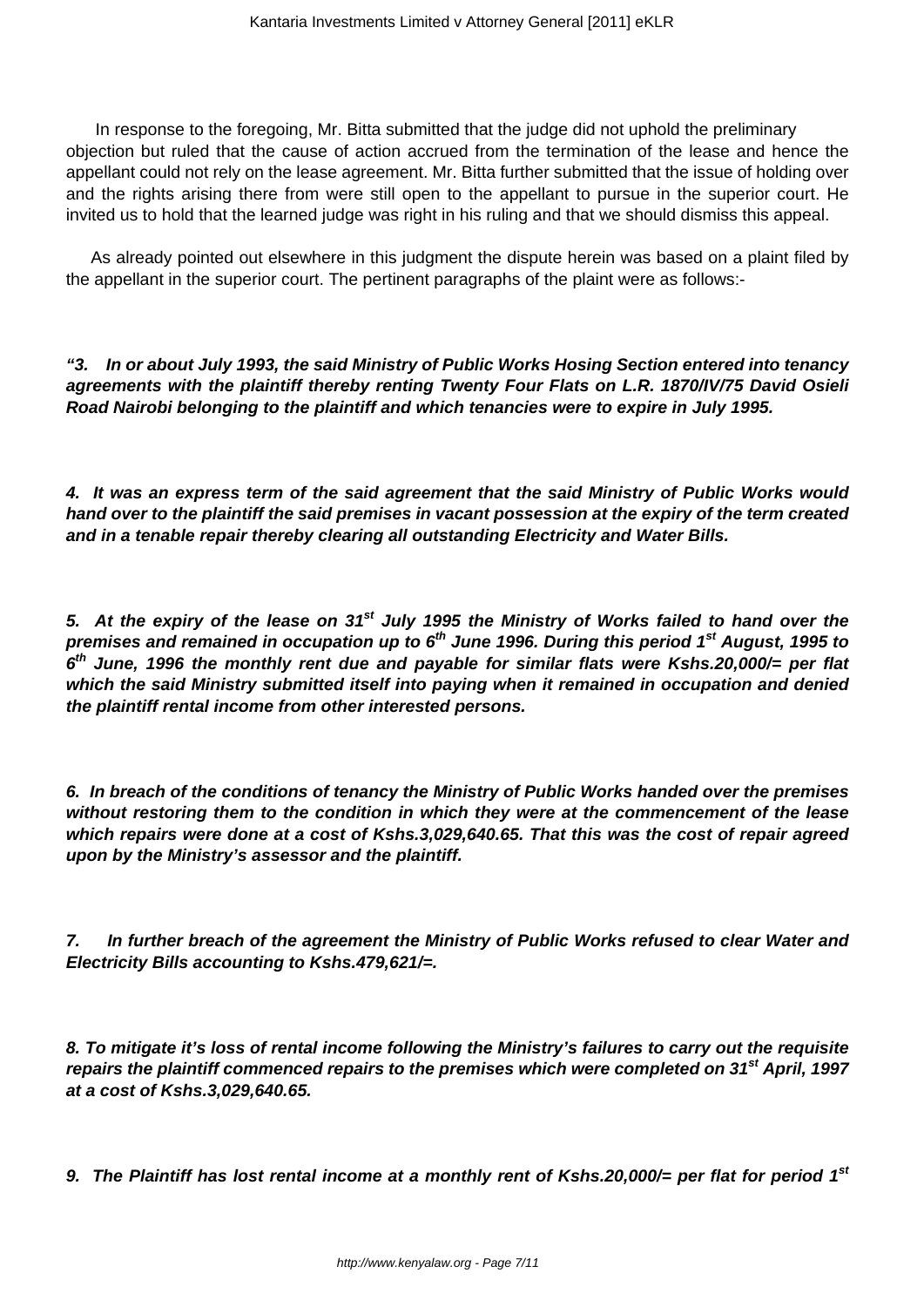**August, 1995 to 31st April, 1997 amounting to Kshs.10,080,000/= and which the plaintiff now claims from the defendant. This is rent for period the Ministry's officials held over (1.8.95 to 6.6.96) and the period the premises were under repair by the Plaintiff, the Ministry of Public Works having refused to undertake the same.**

**10. The Plaintiff therefore claims from the Defendant a total of Kshs.13,589,261.65/= being mesne profits at Kshs.20,000/= for period 1-8-95 to 31-4-97 – Kshs.10,080,000/=. The sum of Kshs.479,621/= being the total unpaid water and Electricity and KShs.3,029,640.65 being the repair charges. The plaintiff further claims general damages for breach of contract.**

**11. Despite demand and notice of intention to sue having been given to the said Ministry of Public Works and the Defendant none of them have settled the said such of Kshs.13,589,261.65/=."**

In reaction to the plaint the respondent filed a defence in which it was averred, inter alia:-

**"3. The defendant denies paragraph 3 and 4 of the plaint and puts the plaintiff to strict proof thereof.**

**4. The defendant avers that the plaintiff is non suited and will seek to have the plaint struck out with costs.**

**5.** IN THE ALTERNATIVE **the defendant avers that the plaintiff's claim is bad in law and will seek to have the same struck out with costs.**

**6. The defendant denies paragraph 5 and 6 of the plaint and puts the plaintiff to strict proof thereof.**

**7.** In the alternative and without prejudice to the foregoing **the defendant denies that the yielded up the said premises out of the repair as alleged in the plaint or at all, or that he was guilty of the alleged or any breach of covenant.**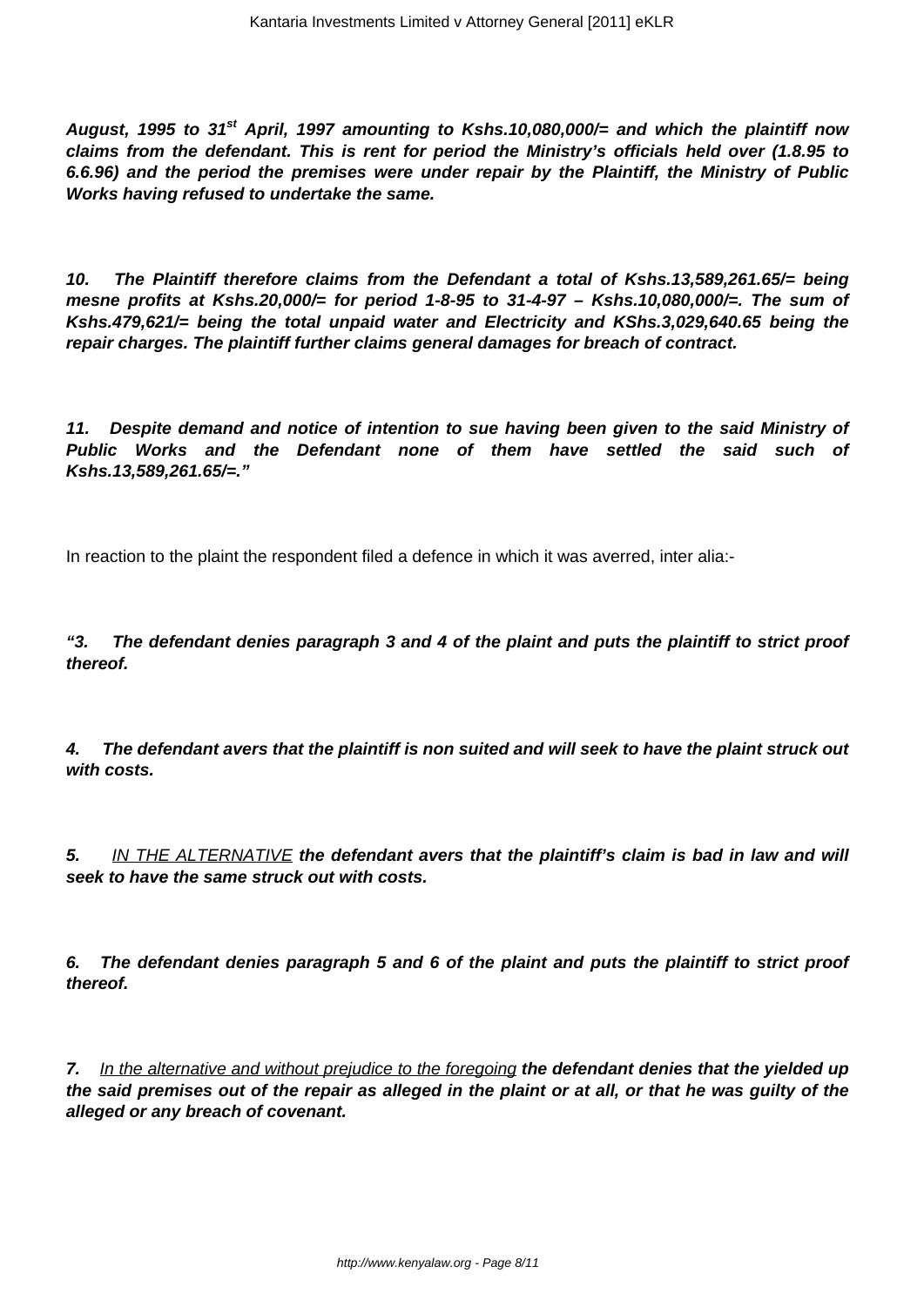**8. The defendant denies paragraph 7 of the plaint and avers that the water and electricity bills totaling to khs.479,621/= should be demanded by the plaintiff from the relevant individuals who entered into contract with the relevant authorities for the supply of water and electricity.**

**9. The defendant further avers that neither the landlord nor the Ministry of Public Works, as a party to those contracts.**

**10. The defendant denies that the plaintiff has suffered special damages as alleged at paragraph 10 of the plaint or any damage.**

**11. The defendant admits paragraph of the plaint and avers that the same is not payable in light of the aforestated.**

**12. The defendant admits paragraph of the plaint and avers that the same is not payable in light of the aforestated.**

**13. The jurisdiction of this Honourable court is admitted.**

**14. The defendant files this defence without prejudice to his right to raise an argument at the hearing hereof that this suit is time-barred under the Public Authorities Limitation of Actions Act Cap 39 of the Laws of Kenya."**

The foregoing set out the nature of the dispute between the parties. It was the respondent's stand that the appellant's suit was time barred as it was filed out of time. This was the issue that was raised as a preliminary point of law. We have considered the background to this appeal, the rival submissions by counsel and we are of the view that the issue that we think falls for determination is whether what was urged before the learned Judge was a preliminary objection on a point of law. Taking into account the pleadings and the submission of counsel, we do not think what was raised qualified as a preliminary objection on a point of law. It is to be observed that most of the issues were in dispute. For example, the parties are not in agreement as to the date of expiry of the lease. There was the issue of holding over. When did the cause of action accrue" All these matters can only be settled after taking of evidence. In the present case, it cannot be said that all the facts pleaded by one side are correct. As already stated, facts were in serious dispute. Hence, in our view, this was not a proper case for determination by way of preliminary objection on a point of law.

In **MUKISA BISCUIT MANUFACTURING CO. LTD. VS. WEST END DISTRIBUTORS LTD. (1969)**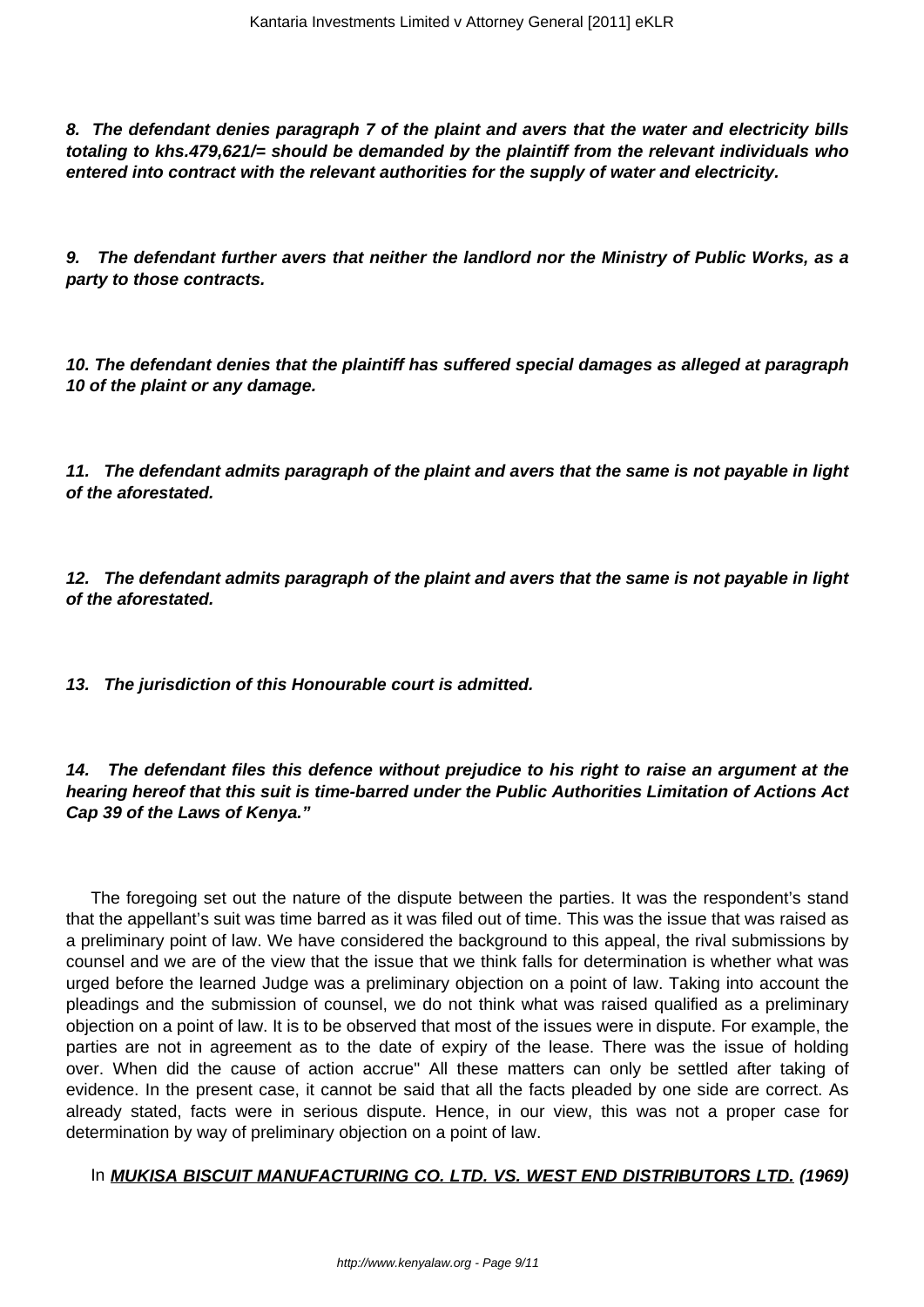**E.A. 696 at p. 701, Newbold P.** said:-

**"The first matter relates to the increasing practice of raising points, which should be argued in the normal manner, quite improperly by way of preliminary objection. A preliminary objection is in the nature of what used to be a demurrer. It raises a pure point of law which is argued on the assumption that all the facts pleaded by the other side are correct. It cannot be raised if any fact has to be ascertained or if what is sought is the exercise of judicial discretion. The improper raising of points by way of preliminary objection does nothing but unnecessarily increase costs and, on occasion, confuse the issues. This improper practice should stop."**

The foregoing applies to what is before us since the preliminary objection on a point of law was raised when the facts were in serious dispute. We therefore allow this appeal, set aside the decision of the superior court and direct that the suit be heard on merit in the superior Court. The appellant shall have the costs of this appeal. It is so ordered.

**Dated and delivered at NAIROBI this 29th day of July, 2011.**

**E.O. O'KUBASU**

**......................................................**

**JUDGE OF APPEAL**

**J.W. ONYANGO OTIENO**

**......................................................**

**JUDGE OF APPEAL**

**ALNASHIR VISRAM**

**......................................................**

**JUDGE OF APPEAL**